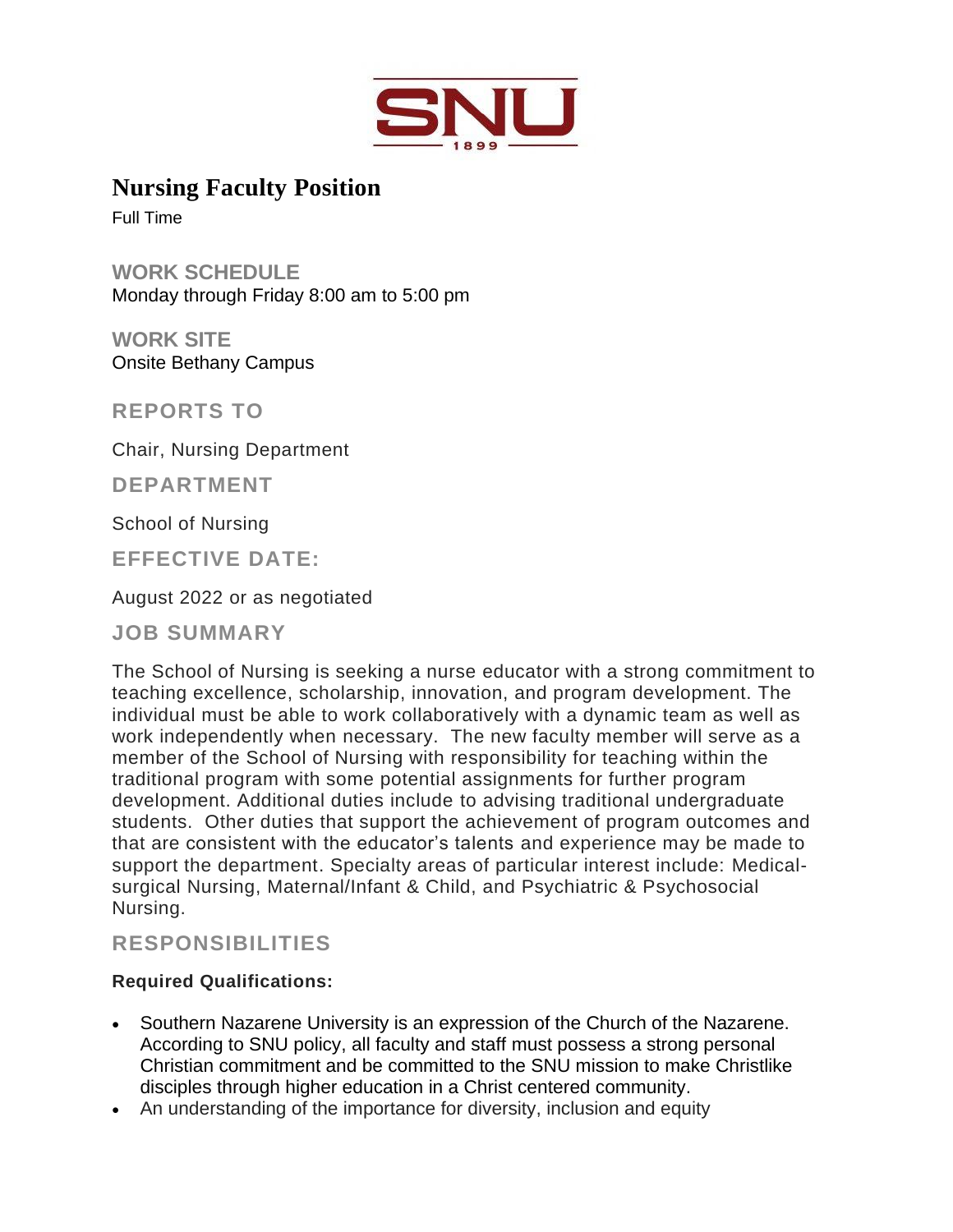

- MSN required.
- Two years or more of clinical experience.
- Previous teaching experience preferred.
- Capacity for learning required software for advising, student learning management systems, and testing.
- Commitment to high-quality instruction in a student-centered environment with interest in active and collaborative learning as well as instructional use of technology.
- Experience in creating courses and evaluating outcomes.

## **Preferred Qualifications:**

- Terminal Degree preferred.
- Experience with curriculum design, program implementation, and educational best practices.
- Clinical specialty in areas of department need.

## **Apply Online for this position at<https://snu.edu/employment/>**

## **BENEFITS**

Generous benefit structure including family health insurance plan (shared cost), long term disability, dental insurance, group life insurance, retirement matching, tuition remission, vacation, sick leave, personal days, and holidays.

# **APPLICATION PROCESS**

Candidates applying for this position should submit through the online application:

- A letter of application
- Curriculum Vitae
- Two-page statement highlighting the candidate's perspective and understanding with regard to the integration of Christian faith and learning.
- Three letters of reference
- Academic Transcripts
- Copies of official academic transcripts to: School of Nursing Attention: Brittany Cummings, Chair Southern Nazarene University 6729 NW 39th Expressway Bethany, OK 73008

These official transcripts will be copied for the Oklahoma Board of Nursing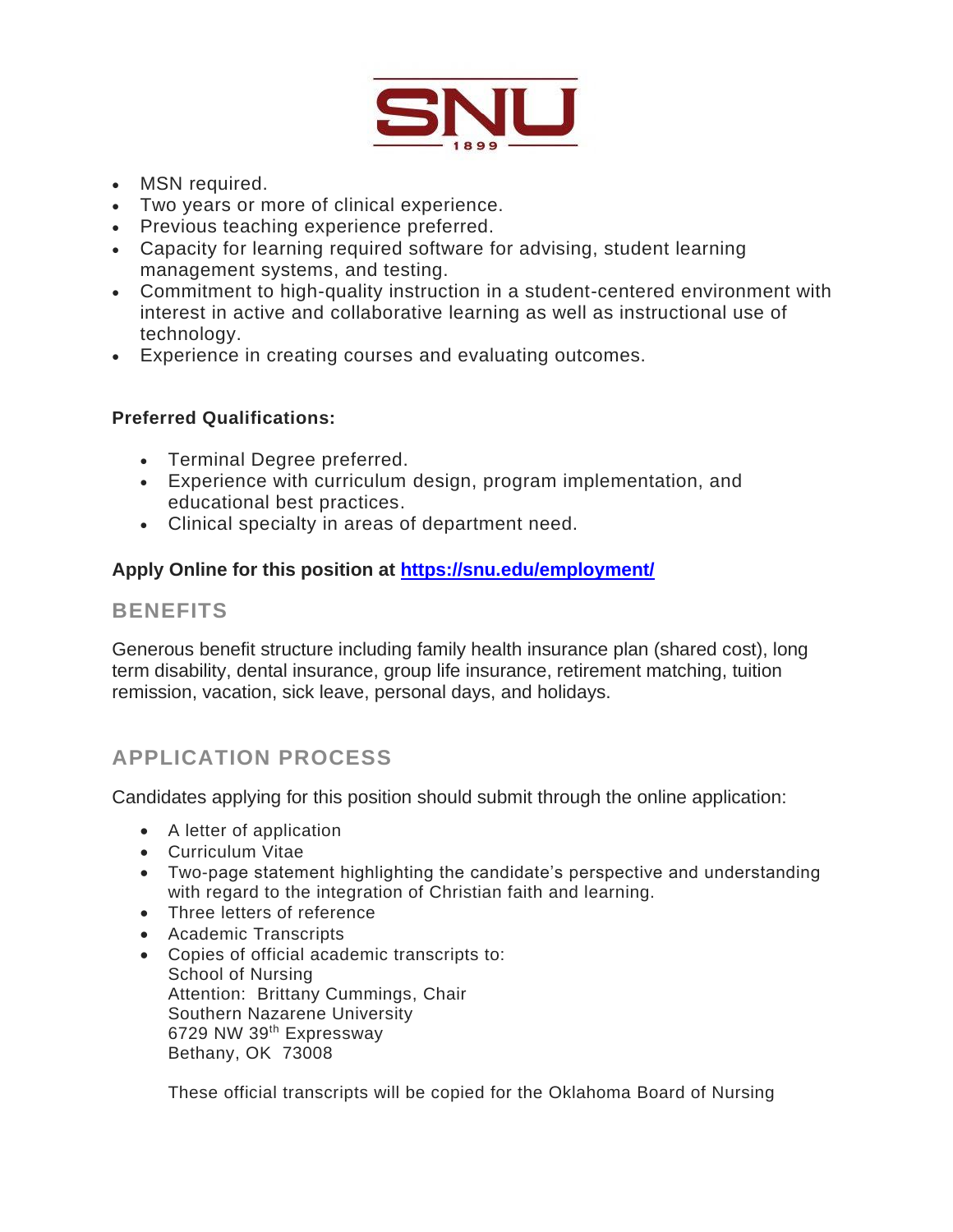

And sent to the University Provost. Office of the Provost Attention: Timothy Eades, Provost Southern Nazarene University 6729 NW 39th Expressway Bethany, OK 73008

# **BENEFITS**

Generous benefit structure including family health insurance plan (shared cost), long term disability, dental insurance, group life insurance, retirement and employer match, tuition remission, vacation, sick leave, personal days, and holidays.

## **Updated: August 17, 2020**

#### **SOUTHERN NAZARENE UNIVERSITY DIVERSITY STATEMENT**

Southern Nazarene University values each person created in the image of God, therefore, we also desire to be a community that reflects representation of diversity. We care about inclusion and equity through the refining of our character, the way we create culture and the way we serve Christ. Our University values reconciliation through God's love.

## **SOUTHERN NAZARENE UNIVERSITY**

## **NON-DISCRIMINATION/EQUAL EMPLOYMENT OPPORTUNITY STATEMENT**

Non-Discrimination/Equal Employment Opportunity Statement: Southern Nazarene University policy prohibits discrimination on the basis of race, sex, age, color, creed, national or ethnic origin, marital status, disability, genetic information, veterans status or any other legally protected class in the recruitment and admission of students, in all personnel actions or decisions including, but not necessarily limited to, recruitment, hiring, training, upgrading, promotion, demotion, termination and salary, and in the operation of all university programs, activities, and services. Any concerns regarding discrimination on the basis of categories listed above should be addressed to the appropriate person:

#### **Students contact:**

Dean of Students Southern Nazarene University Office of Student Life 6612 NW 42nd St. Webster Commons, Lower Level Suite 110A Bethany, OK 73008 405-491-6336/ Email: [kbradley@snu.edu](mailto:kbradley@snu.edu)

#### **Employees contact:**

Director of Human Resources (or immediate supervisor)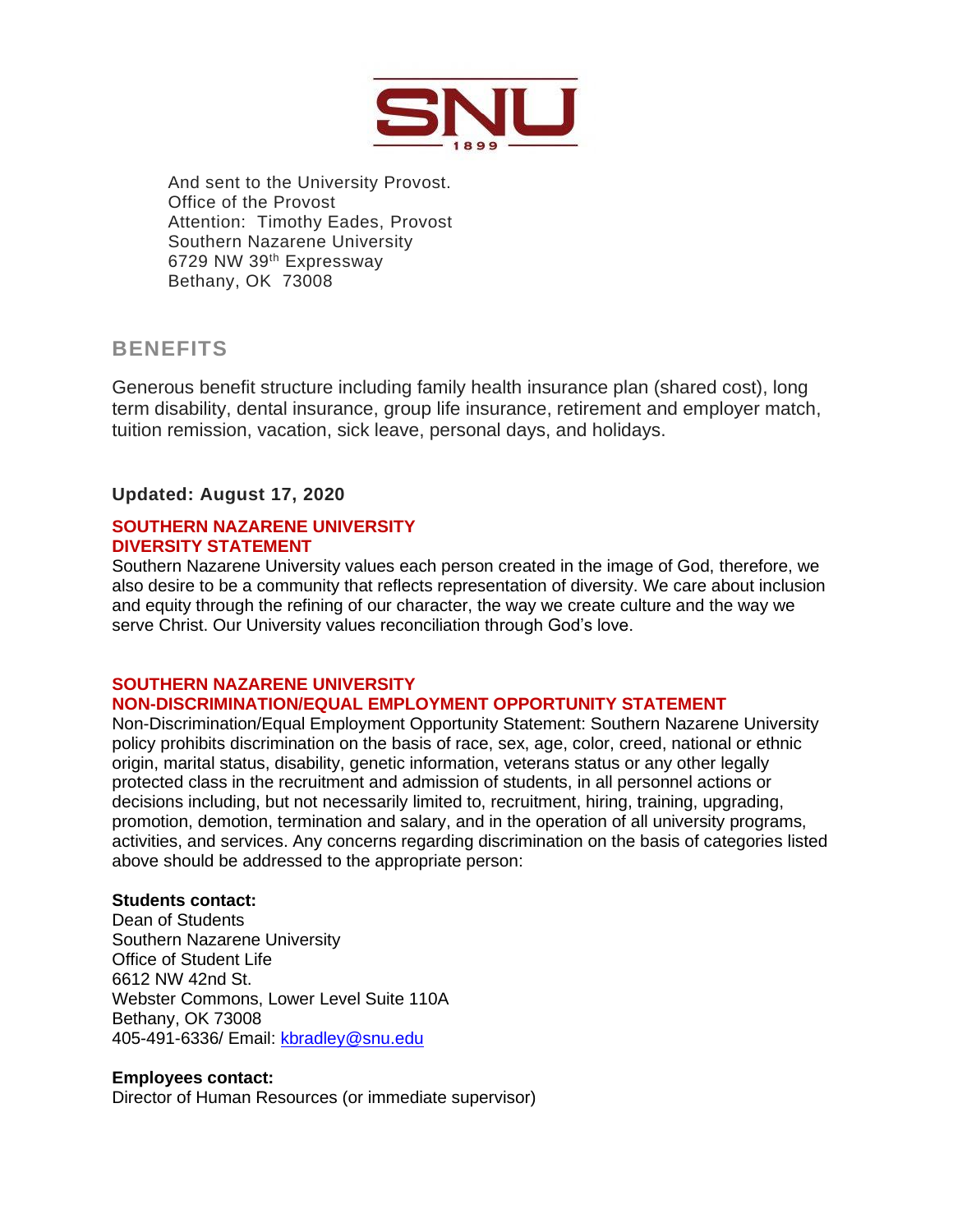

Southern Nazarene University 6729 NW Expressway Bresee Hall, Room 306 Bethany, OK 73008 405-491-6333/ Email: [gcollier@snu.edu](mailto:gcollier@snu.edu)

#### **Chief Diversity Officer**

Vice-President for Intercultural Learning and Engagement Southern Nazarene University 6729 NW 39th Expressway Bresee Suite 200 Bethany, OK 73008 405-491-6600/ Email: [lcrouso@mail.snu.edu](mailto:lcrouso@mail.snu.edu)

Anyone with questions or concerns regarding sex discrimination or the university's compliance with Title IX can contact the university's Title IX Coordinator:

#### **Executive Vice President**

Southern Nazarene University 6729 NW Expressway Bresee Suite 202 Bethany, OK 73008 [405-491-630](tel:(405)%20491-6333)6/ Email: [mredwine@snu.edu](mailto:mredwine@snu.edu)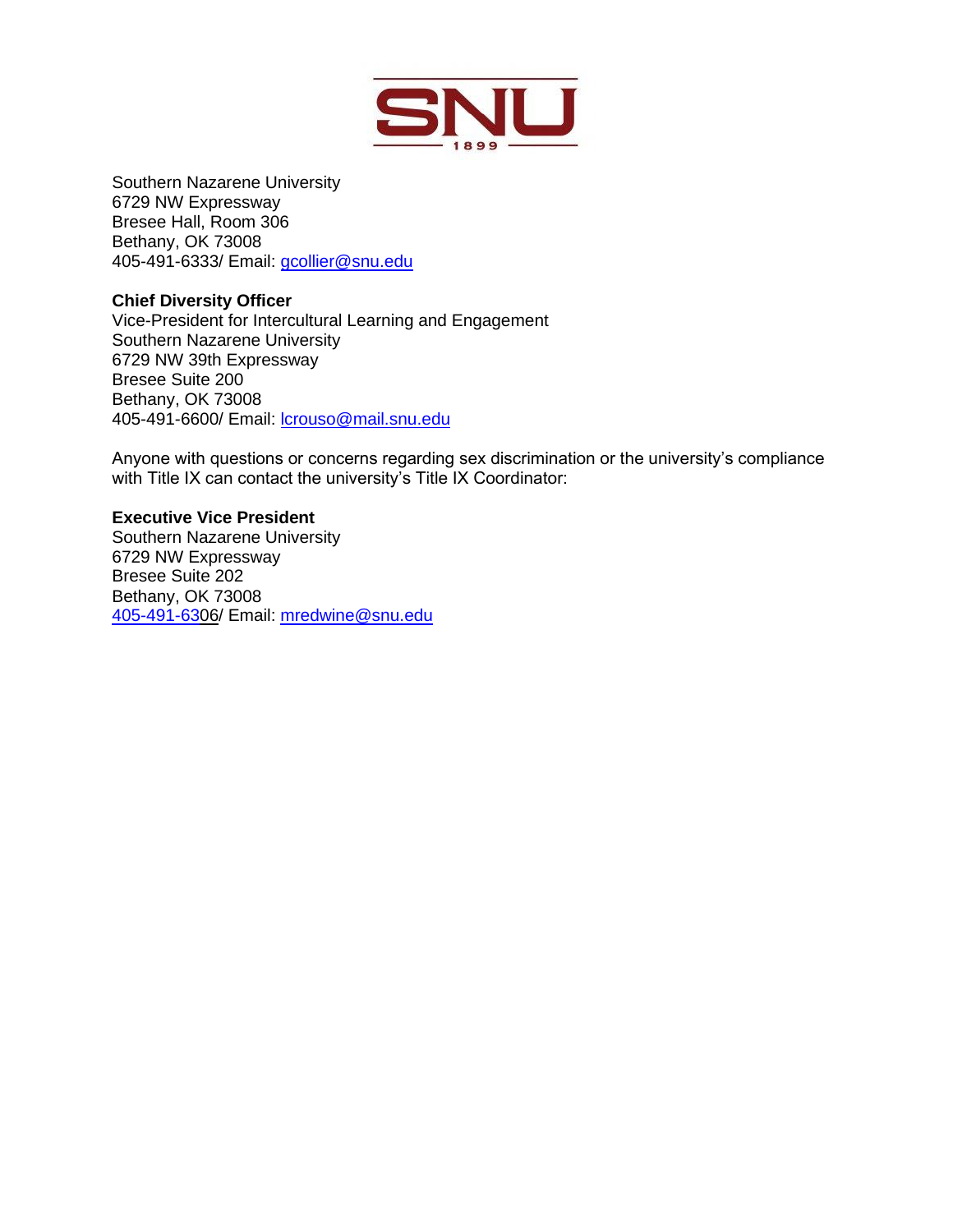

#### **TITLE IX DISCLOSURE**

Regardless of other language in this policy notwithstanding, Sexual Harassment (including Sexual Assault, Domestic Violence, Dating Violence, and Stalking), as defined in the Sexual Harassment Policy, will be governed exclusively by the Sexual Harassment Policy and processes provided in it. All other forms of sex-based discrimination are governed by this policy, including sex-based Harassment, as defined in this policy, that does not rise to the level of Sexual Harassment as defined in the Sexual Harassment Policy.

Conduct that is initially raised through a formal complaint under the Sexual Harassment Policy may also be addressed under this policy, in the institution's discretion, when: (i) the conduct, or some part of it, may amount to a violation of this policy regardless of whether it meets the definition of Sexual Harassment under the Sexual Harassment Policy; (ii) the formal complaint, or some part of it, has been dismissed under the Sexual Harassment Policy; or (iii) a final determination of a formal complaint has been made under the Sexual Harassment Policy and separate or additional action may be necessary to enforce this policy.

Discrimination is material, adverse treatment of an individual based on a protected category. Harassment consists of unwelcome conduct on the basis of a Protected Category that explicitly or implicitly affects an individual's employment, unreasonably interferes with an individual's work performance, or creates an intimidating, hostile, or offensive work environment.

A person's subjective belief that behavior is intimidating, hostile, or offensive does not make that behavior harassment. The behavior must create a hostile environment from both a subjective and objective perspective and must be so severe, persistent, or pervasive that it unreasonably interferes with, limits, or deprives a member of the community of the ability to participate in or to receive benefits, services, or opportunities from the university's education or employment programs and/or activities. In determining whether a hostile environment exists, the university examines the context, nature, scope, frequency, duration, and location of incidents, as well as the relationships of the persons involved.

• Non-sex-based VAWA crimes.

Note that, when addressing domestic violence, dating violence, and stalking that are not sexbased (i.e., that are not covered by the university's revised Sexual Harassment policy), the university will need to provide VAWA protections to the parties. Those are outlined on the slides below.

Under Title IX of the Education Amendments of 1972, Southern Nazarene University prohibits all unlawful discrimination on the basis of sex or gender in its educational programs and activities, except where the University has been granted exemptions from certain Title IX regulations on religious grounds, including the specific religious tenet of the University.

No individual will be subject to any form of retaliation, discipline, or other adverse action for reporting conduct in violation of the university's nondiscrimination/Equal Employment Opportunity Statement, assisting/cooperating in making a complaint, or assisting with the investigation of a complaint. Any individual who believes they have experienced or witnessed retaliation should immediately notify the appropriate member(s) of the administration as identified above. Those found to be engaging in any type of discrimination in violation of law or university policy will be subject to disciplinary action, up to an including dismissal or termination of employment.